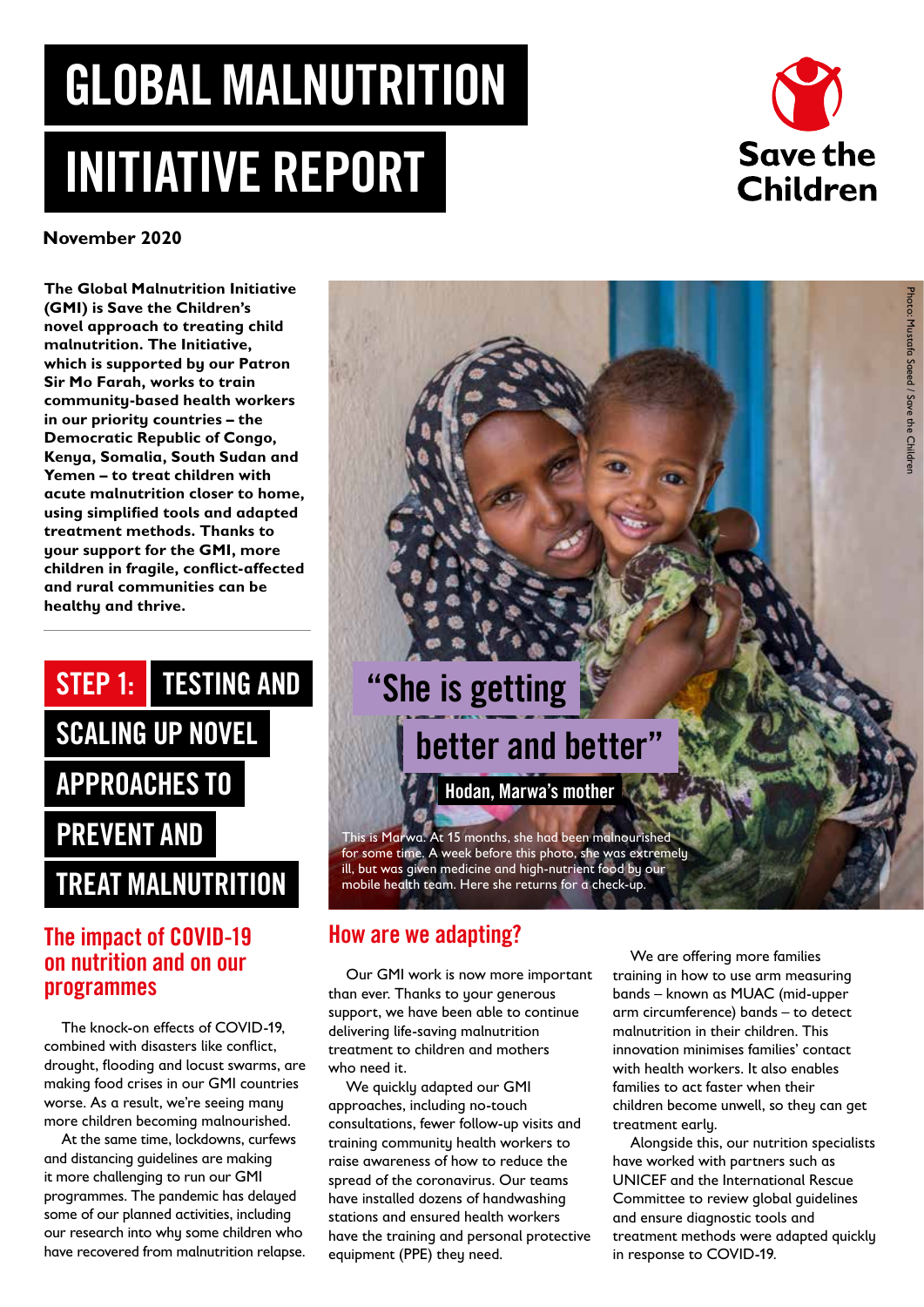# "He was malnourished, but thanks to Allah,

Axmed's mother Ilhan brought him to our mobile health centre because he was malnourished. Ilhan was given nutrient-dense biscuits for Axmed and advice on nutrition.

#### **SOMALIA**

WE HAVE TRAINED MORE THAN 100 FEMALE HEALTH **WORKERS** 

We have trained more than 100 female health workers to treat common illnesses malnourished children are especially vulnerable to, such as pneumonia, diarrhoea and malaria. We've now trained them to identify and refer children with acute malnutrition in hard-to-reach communities for treatment too. They offer nutrition advice to help families prevent and manage malnutrition and make sure more children receive the treatment they need. In addition, we have trained 150 mothers on how to use MUAC bands.

Thanks to this training for health workers and mothers, more women and children in our target areas have been screened for malnutrition and more families are getting treatment. Follow-up care and monitoring have also improved.

#### KENYA

We have helped local and national government bodies to train 184 community health workers and nurses to provide good-quality care to children suffering from malnutrition and other illnesses. They've helped a total of 2,232 children so far – either by diagnosing, treating or referring them on for further treatment.



**parents in our target areas in Kenya on how to use MUAC measuring bands to detect child malnutrition.**

#### **We're seeing up to**

90%

he is fine now"

Ilhan, Axmed's mother

**accuracy among mothers in detecting malnutrition in their children and seeking treatment.**

In addition, we have completed our evaluative research in Kenya. Early indications suggest that community health workers who are trained not just to diagnose but also treat child malnutrition – a key pillar of the GMI approach – spot it earlier and initiate treatment or referral more quickly, which is helping to save lives. Children also recovered faster and received better follow up.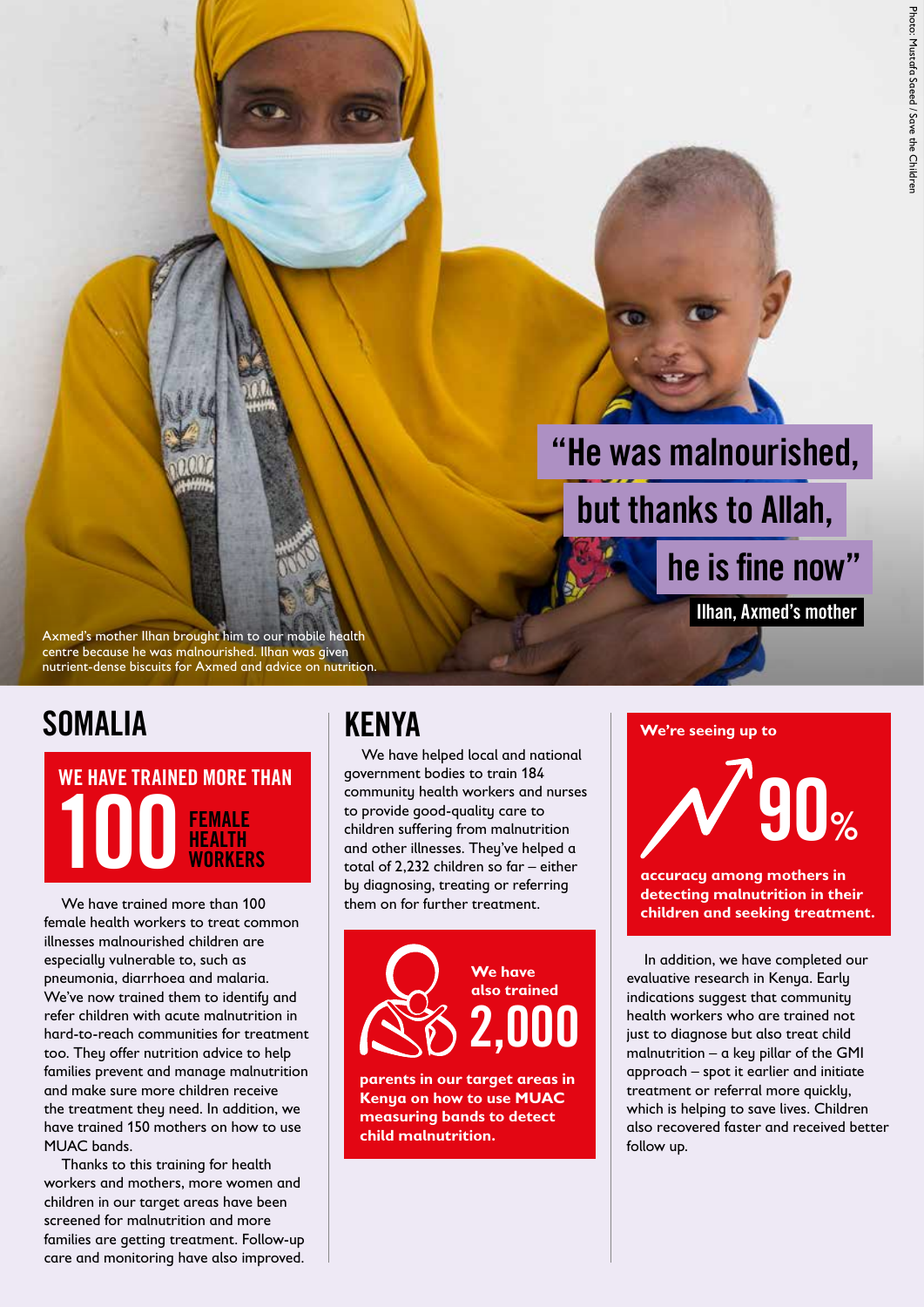### YEMEN

The situation in Yemen continues to deteriorate due to a lethal combination of conflict, severe economic decline, flooding and COVID-19. Despite the challenges, our teams have carried on supporting vital nutrition services and helping them adapt to the changing situation during the pandemic. For example, we're providing extra training for health workers on safety measures and procuring PPE.

### SOUTH SUDAN

In South Sudan, we are training a team of 48 community health workers to detect malnutrition and refer cases to health clinics. We're also making sure they have the training, supplies and PPE they need to help children and families safely. We plan to establish more mobile nutrition services, so families don't need to travel long distances and put themselves at risk of contracting COVID-19.

We're training 50 mothers from community support groups on using MUAC bands to diagnose malnutrition in children. We also offer families advice on nutrition for young children.

In addition, we're supporting health and nutrition clinics to adapt to the challenges of COVID-19 and to cope with their increased workload. As well as diagnosing and treating children with malnutrition, clinics offer postnatal care to new mothers to prevent illnesses that might in turn cause malnutrition. Clinics also provide essential information on nutrition and the importance of breastfeeding for children's health and development.

**The GMI-supported programme in South Sudan aims to help around**

5,000

**women who are pregnant or breastfeeding, and more than**





## INCREASING LONG-TERM FUNDING

Save the Children – together with the International Coalition for Advocacy on Nutrition and the Scaling Up Nutrition Civil Society Network – has played a leading role in civil society efforts to create a vision for the Nutrition for Growth summit in 2021 in Tokyo. We're planning a whole year of pledging moments in 2021, culminating in the summit in December. We hope the government of Japan will endorse our vision. Our GMI advocacy lead will also support colleagues in our priority countries to advocate for national pledges.

At the start of September, the Foreign, Commonwealth and Development Office announced that Save the Children UK has been authorised to bid for new UK government funding. It means that, at this critical time when the pandemic threatens to reverse hard-won gains in child survival and the fight against malnutrition, we have a chance to do more for children. Our teams in the UK and in GMI countries are working together to identify and pursue upcoming opportunities.

#### STEP 2: INCREASING STEP 3: ADVOCATING FOR GLOBAL CHANGE STEP 3:

Our teams have been working hard to influence key decision-makers to use a community approach to nutrition – to help change the way the world tackles malnutrition for good.

We're working with the **government of Somaliland** on a nutrition strategy that focuses on a community approach. After a successful workshop with the government and other nutrition stakeholders in July (including the World Food Programme, the World Health Organization and the Somali Vice President's office) we're optimistic that the government will launch a pilot programme for female health workers to treat malnutrition in the community.

**In Kenya**, we're joining up with Action Against Hunger and the International Rescue Committee to finalise and share our research on community-level treatment. By working collaboratively, we hope to have a greater impact on national policy and see community approaches brought into practice across Kenya.

At the **global level**, we have recently published a study with Action Against Hunger, which found that community health worker-led treatment of acute malnutrition is more cost-effective than outpatient treatment alone. The study also indicates that combining treatment of moderate and acute malnutrition is more cost-effective than standard care. These important findings could influence decisions about treatment services for malnutrition. Our next step will be to use this evidence to put in place a set of global recommendations.